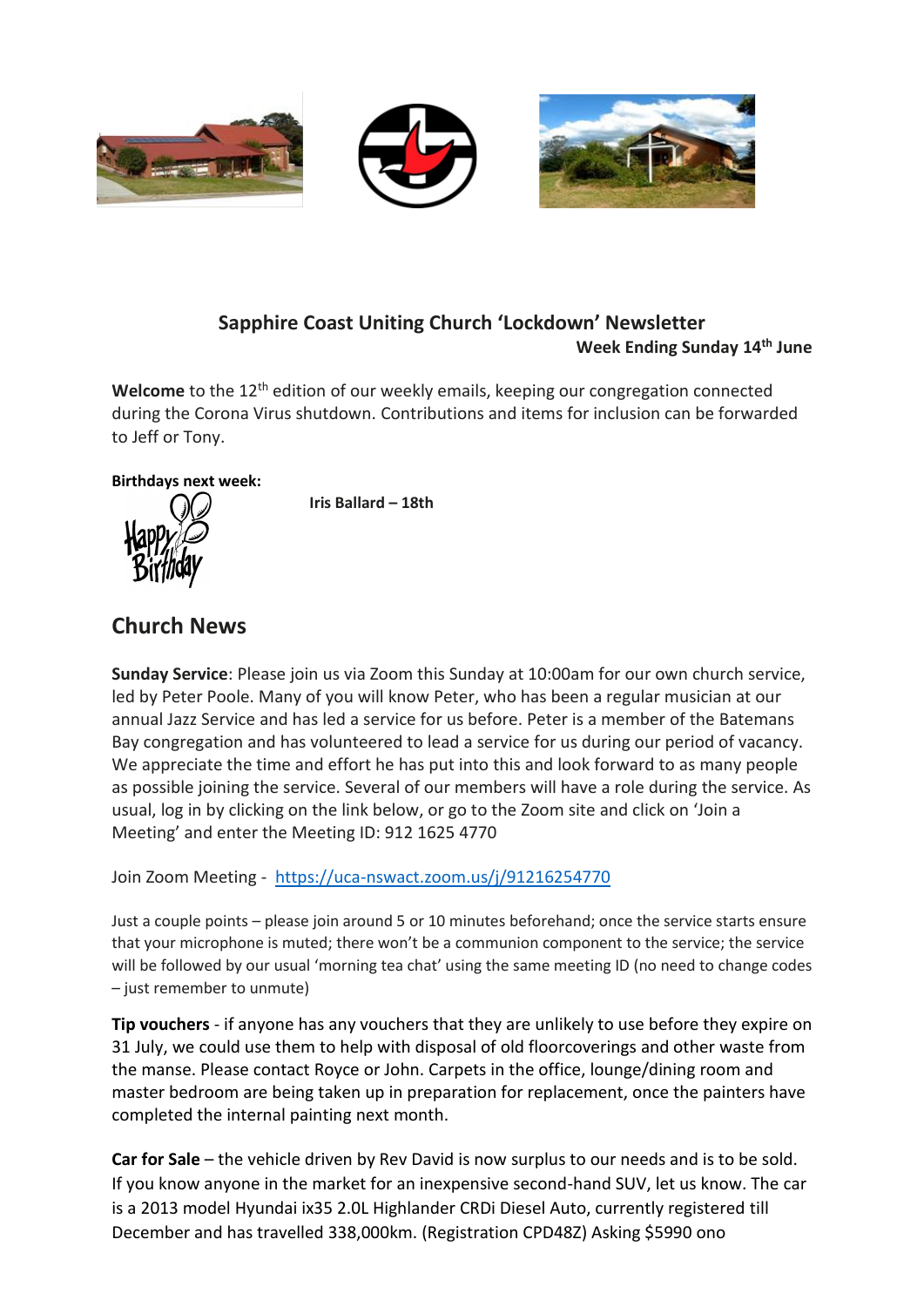#### **Lectionary readings this week:**

**Pentecost Sunday 14th June 2020**

Genesis 18: 1-15 (21: 1-7)

Romans 5: 1-8

**Matthew 9: 35-10: 8 (9-23)**

## **Our Core Values.**

**Matthew 9:35-38** says: "Jesus went about all the cities and the villages, teaching in their synagogues, and preaching the Good News of the Kingdom, and healing every disease and every sickness among the people. But when he saw the multitudes, he was moved with compassion for them, because they were harassed and scattered, like sheep without a shepherd. Then he said to his disciples, **'The harvest indeed is plentiful, but the laborers are few. Pray therefore that the Lord of the harvest will send out laborers into his harvest.'"**

Matthew's text moves from one phase of Jesus' ministry into the next. For the past two chapters, Matthew has been busy stockpiling healing and miracle stories one after another in order to build an indisputable case that Jesus was the Jewish Messiah. Verses 35-38 serve, then, a transitional purpose. They offer a final summing up of Jesus' healing ministry while opening up a new line of discussion — the mission and message that must continue to be spread throughout the land. Verse 35 nicely summarizes the activities which had defined Jesus' own mission up to this point — healing, teaching and preaching.

And I hope we are equally known for healing. We may not have experienced as many spectacular miracles as they did when Jesus walked the earth, but we have shown the compassion spoken of in the next line. Jesus saw the crowds and had compassion on them.

**The church should be a hospital for sinners, not a sanctuary for saints.** As John 3:17 says, **"God didn't send his Son into the world to judge the world, but that the world should be saved through him."** Every church has a choice of whether to be inclusive or exclusive. We can become a sanctuary for saints where purity reigns, or we can be a hospital for sinners where everyone is welcome. It seems to me that the word "inclusive" is more representative of the ministry and example of Jesus than is the word "exclusive." We are called to be a church of compassion for the sheep. That is the next image in this text – for they seemed to be sheep without a shepherd. This image of wandering sheep suggests the need to be gathered — a task that requires the diligent work of the shepherd.

Jesus then offers another image of potential ingathering — **the harvest.** There are biblical precedents for interpreting "harvest" language in at least two distinct ways. A harvest is traditionally seen as an occasion for joy — a time of abundance, a time of rejoicing over the blessings that have been bestowed. Verse 37 clearly makes two points. First, the harvest is plentiful — a good sign, a positive image, which suggests that this harvest may be the good things of the kingdom Jesus has been preaching and teaching about. These "good things" include all the healings and other miracles Jesus has been performing as evidence of the approaching kingdom. Secondly, this verse points up the problem that makes the next section a necessity — **"the laborers are few."** More laborers are needed, not to "rescue" a few before judgment descends, but so that more can be exposed to the blessings of the approaching kingdom which Jesus. Jesus is still calling new disciples each and every day to

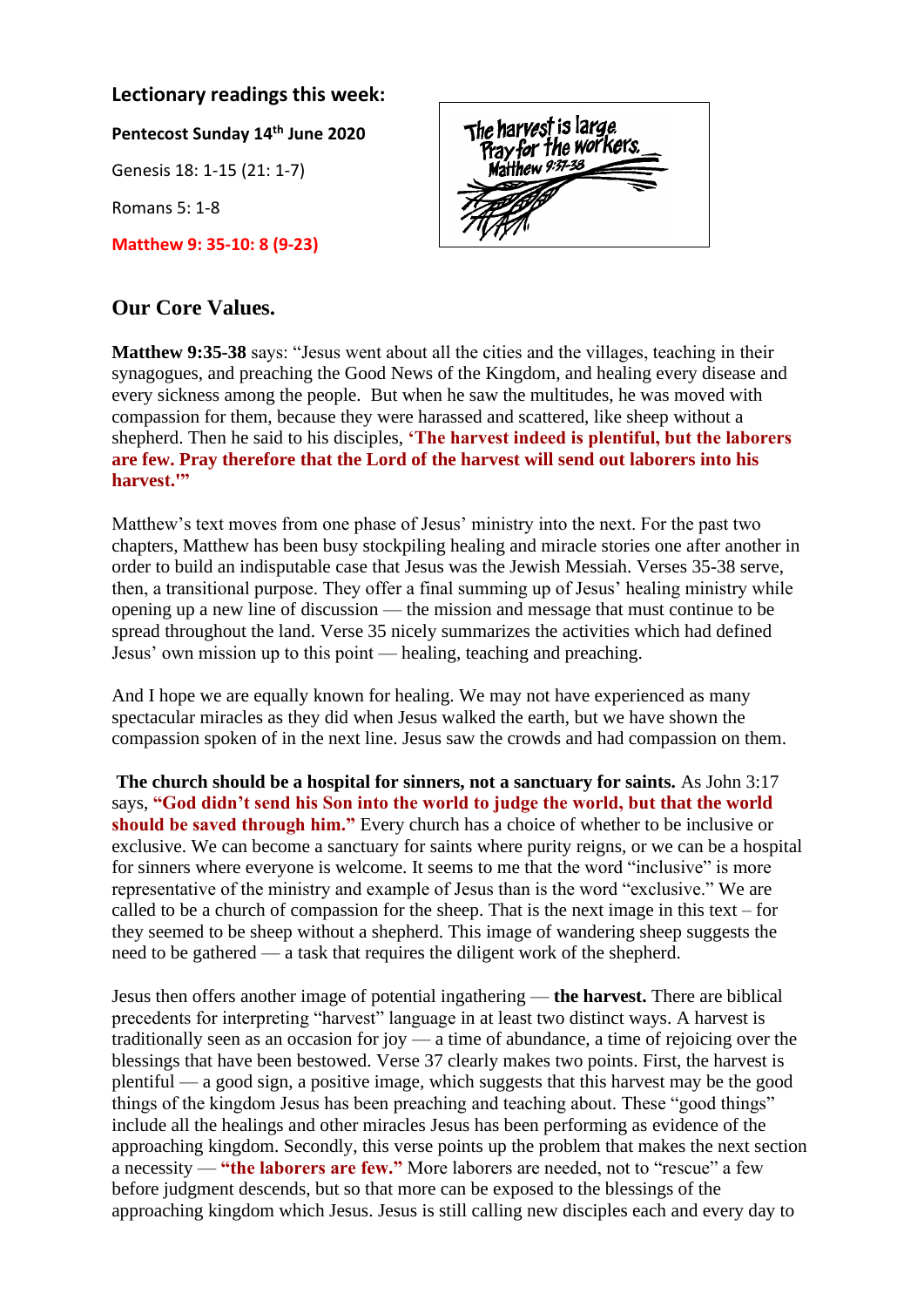set out on that same mission. The history of the church can be over and done with unless we continue to call new disciples to take up the gospel message and carry it to a new generation.

Dennis Folds tells the story of a damaged Jesus in London. The city had been devastated by the bombings during World War II. The bombs that dropped on the city struck and destroyed buildings of every kind: office buildings, factories, apartments, homes, museums, government buildings, churches. Soon after World War II, a group of German students, through kindness and love and a deep desire to return Christian love to those who had lost so much, volunteered to go to London to help rebuild an English cathedral that had been severely damaged by German bombs. As work progressed, they became greatly concerned about a large statue of Jesus Christ, whose arms were outstretched and beneath which was the written inscription from Matthew 11:28: "Come to me, all you who labor and are heavily **burdened, and I will give you rest."**

The student volunteer workers had great difficulty trying to restore the hands, which had been completely destroyed. They worked and worked and tried and tried, but nothing seemed to successfully replace Jesus' outstretched hands. Finally, after much work and much discussion, they decided to let the hands of Jesus remain missing and they changed the written inscription to read this way: **"Christ has no hands but ours."**

Jesus is still the only one who can call disciples and commission them into service in the gospel ministry. But every Christian is called. It is the church's job to prepare men and women for discipleship. Each and every congregation must be a disciple-making church. Creating disciples means opening Christians up to the possibility that the power of Christ can work through them with transforming power.

We are called to be compassion workers for Christ.

Copyright Dr. Mickey Anders

**Contact Details**  Church email: [merimbulaunitingchurch@gmail.com](mailto:merimbulaunitingchurch@gmail.com) Church Council Chairman Colin: 64950961 Church website: [www.merimbulaunitingchurch.com.au](http://www.merimbulaunitingchurch.com.au/) Wyndham Congregation: Nancy Grant – 64942127

Sapphire Coast Uniting Church acknowledges the First Peoples of the land on which our congregations meet, work, play and live. We honour them for their continuing custodianship from time beyond remembering. We pay our respects to elders, past, present and emerging.

Missed a newsletter? They can be viewed on the Merimbula church website by clicking on the link on the front page, or going through to '**Notices and News'** and clicking on 'Lockdown Newsletters'.

Keep safe and "keep your distance" Ed.

Please let us know if you no longer wish to receive these emails